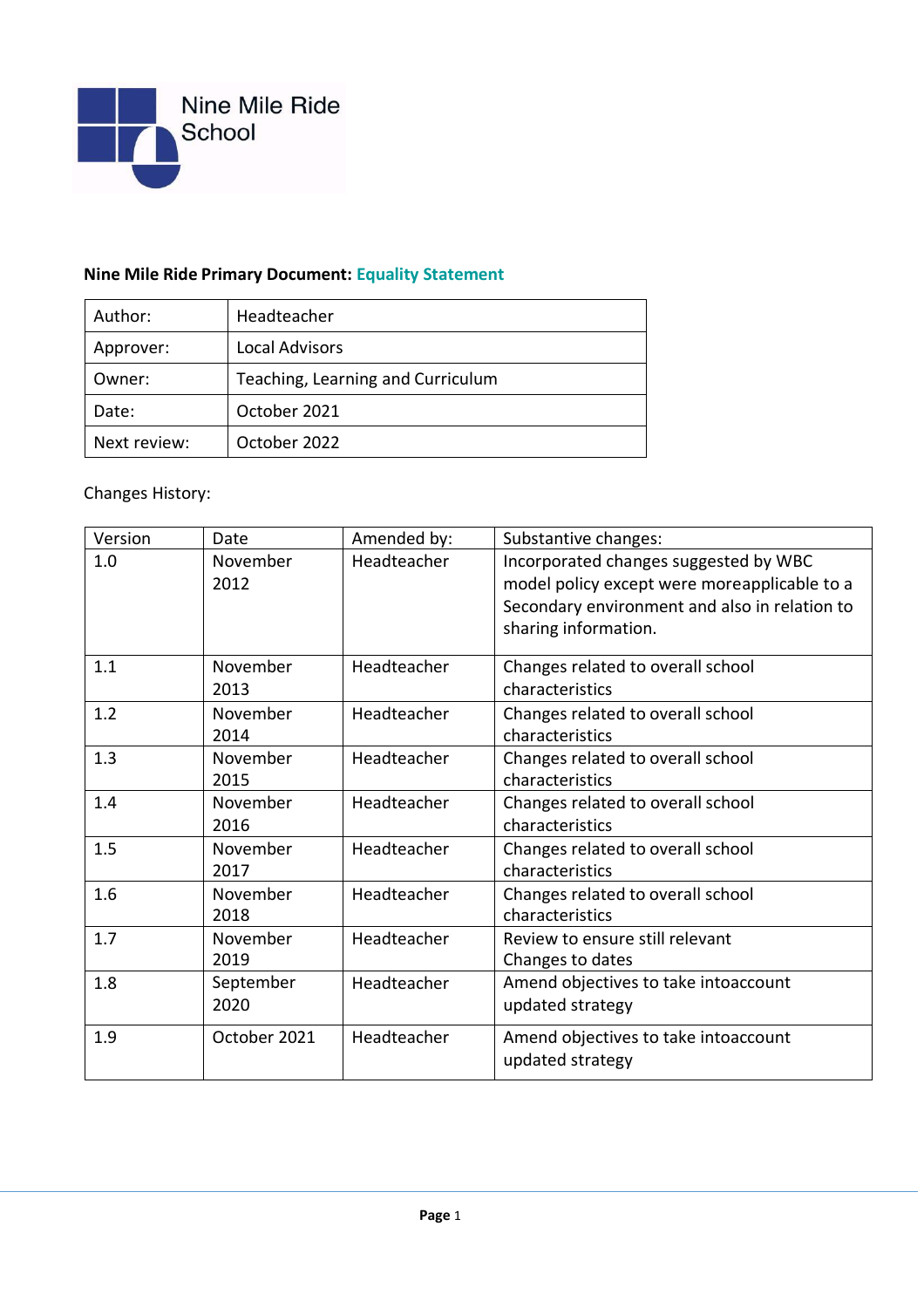## **Our vision for Equality**:

At Nine Mile Ride School, we are committed to equality of opportunity in line with the Equality Act of October 2010 and are committed to:

- Eliminate discrimination, harassment and victimisation on the basis of any of the protectedcharacteristics;
- Advance equality of opportunity between people who share a relevant protected characteristic and persons who do not share it;
- Foster good relations between people who share a relevant protected characteristic and persons who do not share it.

This commitment applies to our work in the classroom; our pupil support systems; our recruitment and retention of staff and our work in the local and wider community.

We promote the principles and practices of equality and justice throughout the school and we aim to be a school where everyone:

- is respected and respects others;
- Takes part in the life of the school;
- Achieves to their potential;
- Develops skills essential to life;
- Exercises choice;
- Celebrates cultural diversity.

As an employer we will not discriminate on any of the following:

- Age;
- Disability;
- Gender or/and re-assignment;
- Race;
- Religion and belief;
- Sex;
- Sexual orientation;
- Marriage and civil partnership.

Nor as a school or employer will we accept any of the following:

- Direct discrimination;
- Indirect discrimination;
- Associative discrimination;
- Harassment;
- Harassment by a third party;
- Victimisation.

As a school, we take our responsibilities under the Act very seriously. When writing and reviewing policies and School Development Plan and in our performance management process, we consider and have due regard to our responsibilities.